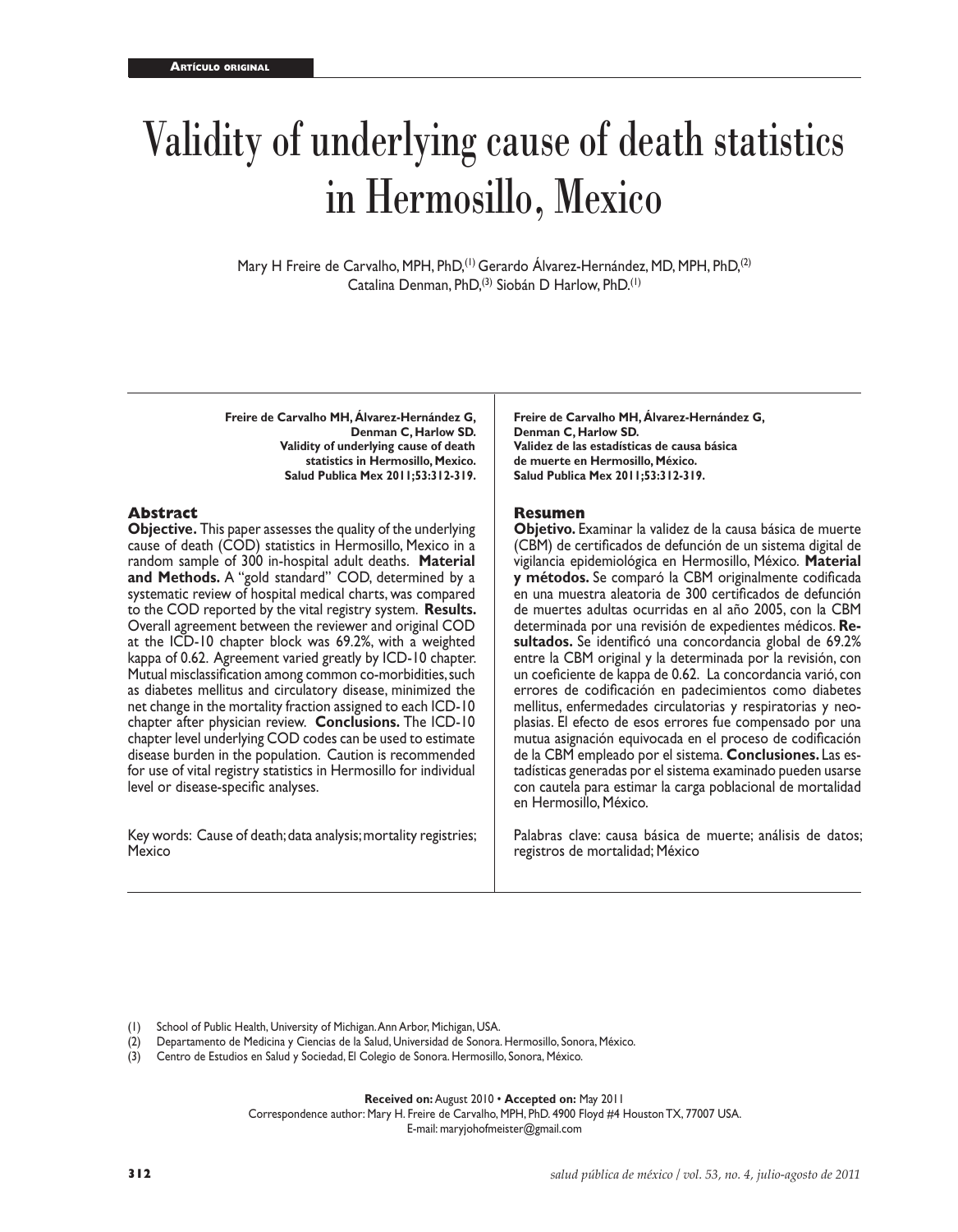**B**irth and death certificates provide essential data for health research and policy, as well as for program implementation and evaluation  $\frac{13}{3}$ . In developing and implementation and evaluation. $1-3$  In developing and transition economy countries, vital registry data is often the only data available for tracking population health over time and for making evidence-based policy decisions to effectively address community health needs.

Mexico has a well-established vital registry system dating back to 1950, with underlying cause of death available since 1955. When compared to the 192 countries with registries globally, Mexico's national vital registry system is of high quality, with 96% coverage of deaths and just 5% of deaths coded as ill-defined causes.<sup>1</sup> In 2000, the Secretary of Health of the state of Sonora began to digitalize its death certificate information, creating a valuable source of epidemiologic data for research and policy.

While studies of the quality of underlying cause of death statements have been conducted in various settings, $4-15$  information on the quality of adult death certification is limited in developing and transition economy countries.<sup>3</sup> Studies from Latin America have focused on the reliability of specific underlying causes of death or have been based on limited information across all disease categories.4,12-18 While annual assessments of the quality of vital registry data are published in Mexico at the national level,<sup>19</sup> quality data at the state level is scant and does not address the reliability of underlying cause of death statements. In 2003, Alvarez *et al*. investigated the quality of underlying cause of death data coded in the vital registry for a sample of infant deaths.<sup>20</sup> That study indicated a need to improve coding to ensure accurate interpretation of infant mortality patterns.

This paper assesses the quality of underlying cause of death statistics in Hermosillo, Mexico in a sample of adult deaths. This analysis directly addresses goals established for the betterment of the Mexican Health System's National Health Information System (Sistema Nacional de Información en Salud; SINAIS), including: 1) improving the quality of health information and 2) strengthening the Mexican Center for the Classification of Disease.21

# Material and Methods

This cross-sectional study assesses the reliability of in-hospital adult (age  $\geq$ 15) mortality statistics from the Epidemiological and Death Statistics System (Sistema Epidemiológico y Estadístico de Defunciones; SEED) for 2005 in Hermosillo, the capital of Sonora (population 662 924). The SEED uses the international system for the classification of diseases and related health problems (ICD-10) as recommended by the World Health

Organization. At the time this study was completed, the cause of death code was determined manually. The study was approved by the University of Michigan Institutional Review Board, the Ethics Committee of El Colegio de Sonora, the hospitals where medical record abstraction took place and the Secretary of Health of the state of Sonora.

In 2005, a total of 2 586 deaths occurred in adults 15 years of age and older residing in Hermosillo. Death certificate information was provided in a de-identified database from the SEED system, which included information on the underlying cause of death (ICD-10 code), age at death, sex (male/female), neighborhood of residence, certifying personnel (attending physician/other physician), medical insurance enrollment (yes/no), type of hospital facility (for insured/for uninsured) and time of death based on usual hospital employment shifts (07:00-14:30 hrs./14:31-21:30 hrs./21:31-06:59 hrs.).

A sample of 300 in-hospital, non-accidental deaths in 2005 was selected at random from the SEED database. The study was limited to the two largest hospitals in Hermosillo, which in 2005 accounted for approximately 90% of total deaths in Hermosillo; one provides care for uninsured patients and one provides care for those with social security.22 Of the 300 deaths sampled, 111 (37%) occurred in the hospital for the uninsured and 189 (63%) in the social security hospital.

Two physicians from the Secretary of Health, blinded to original underlying cause of death (COD) coding, used a standard form to review and abstract information on cause of death from the medical records. They underwent training to identify causes of death and to complete death certificates using the Center for Disease Control training manual.23 A standard chart abstraction form included: 1) a section for systematically reviewing test results and physician notes in medical charts and 2) a section identical to the cause of death section of the WHO-approved death certificate used by the hospitals in Mexico.

To reach a final underlying cause of death, subsequently referred to as the "reviewer underlying COD," the physicians compared their independent certifications and filled out a consensus death certificate to be used for nosologist coding. For 29 charts in which their independent death certificates did not agree, the physicians reviewed their medical chart abstractions, or the medical chart itself, and came to consensus. A third physician was consulted once. A nosologist, trained in ICD-10 coding and blinded to the original underlying COD, assigned an ICD-10 code to the new consensus death certificate. The original and the new reviewer ICD-10 codes were then compared. Of the 300 deceased sampled, a medical chart was available for 258, 250 (83%) of which had sufficient data to determine an underlying cause of death.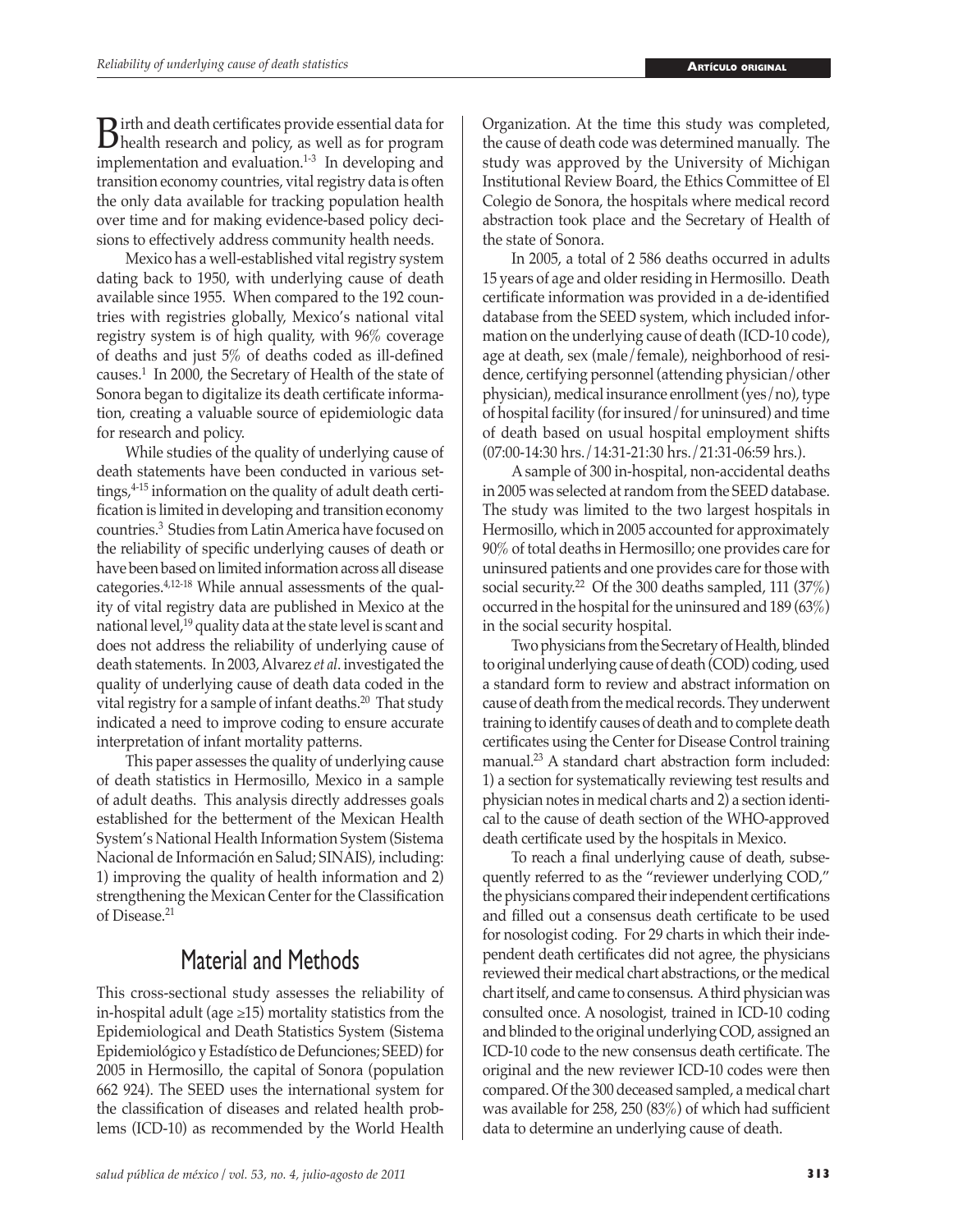This study was designed to mimic the process by which the vital registry underlying cause of death is assigned in Sonora, using fully trained and experienced physicians and a single nosologist trained in ICD-10 coding rules. The outcome of this process is the most accurate underlying COD that can be abstracted from hospital data, thus we use the reviewer underlying COD as the gold standard.

## **Data Analysis**

The original underlying COD was compared to the reviewer underlying COD at the ICD-10 chapter level by calculating sensitivity, specificity, positive predictive values and negative predictive values. Cohen's kappa was calculated to determine the level of agreement between the reviewer and the original COD, beyond that expected by chance. Agreement was analyzed at the level of ICD-10 chapters and of 2-digit ICD-10 codes. A Kappa value greater than 0.75 was considered excellent agreement beyond chance; values from 0.61 to 0.74 were considered to reflect substantial agreement; from 0.41 to 0.60 moderate, and; values below 0.40 poor agreement. False-positive and false-negative percentages higher than 10% and 40%, respectively, were considered unacceptably high. To evaluate the effect of errors in the coding of underlying CODs for mortality statistics, changes in cause-specific mortality fractions were estimated and a misclassification matrix was created.

Logistic regression was used to assess the association between the accuracy of the underlying COD and hypothesized predictor variables: time of death, whether the death certificate was filled out by the treating physician, the hospital where death occurred, and age and sex of the deceased.24 Underlying CODs were categorized into four broad categories: neoplasms, disease of the circulatory system, communicable diseases and other. All analyses were done in SAS 9.1.

## Results

Table I shows the demographic characteristics of the full study population (n=300), the analysis population  $(n=250)$  and the missing data population  $(n=50)$ . The

| Table L                                                                |
|------------------------------------------------------------------------|
| <b>DEMOGRAPHIC CHARACTERISTICS OF THE STUDY SAMPLE OF ADULT DEATHS</b> |
| OF RESIDENTS OF HERMOSILLO, MEXICO IN 2005                             |

|                |                        |              | Full sample              |        | Analysis sample          |              | Missing sample           |
|----------------|------------------------|--------------|--------------------------|--------|--------------------------|--------------|--------------------------|
|                |                        | Deaths       | Percent of<br>total      | Deaths | Percent of<br>total      | Deaths       | Percent of<br>total      |
| Overall        |                        | 300          | 100.00                   | 250    | 83.00                    | 50           | 17.00                    |
| Sex            |                        |              |                          |        |                          |              |                          |
|                | Male                   | 187          | 62.30                    | 152    | 60.80                    | 35           | 70.00                    |
|                | Female                 | 113          | 37.70                    | 98     | 39.20                    | 15           | 30.00                    |
| Age            |                        |              |                          |        |                          |              |                          |
|                | Mean                   | 66           | $\overline{\phantom{0}}$ | 66     | $\overline{\phantom{m}}$ | 62           | $\overline{\phantom{m}}$ |
|                | Range                  | 19-97        |                          | 19-97  |                          | $32 - 91$    |                          |
|                | <65                    | 124          | 41.30                    | 97     | 38.80                    | 27           | 54.00*                   |
|                | $65+$                  | 176          | 58.70                    | 153    | 61.20                    | 23           | 46.00                    |
| Hospital       |                        |              |                          |        |                          |              |                          |
|                | Hospital for insured   | 189          | 63.00                    | 183    | 73.20                    | 6            | $12.00*$                 |
|                | Hospital for uninsured | $\mathbf{H}$ | 37.00                    | 67     | 26.80                    | 44           | 88.00                    |
| Underlying COD |                        |              |                          |        |                          |              |                          |
|                | Communicable           | 15           | 5.00                     | 4      | 5.60                     |              | 2.00                     |
|                | Circulatory            | 86           | 28.70                    | 69     | 27.60                    | 17           | 34.00                    |
|                | Neoplasm               | 62           | 20.70                    | 51     | 20.40                    | $\mathbf{H}$ | 22.00                    |
|                | Other                  | 137          | 45.70                    | 116    | 46.40                    | 21           | 42.00                    |
| Time of Death  |                        |              |                          |        |                          |              |                          |
|                | 7:00-14:30             | 99           | 33.00                    | 73     | 29.20                    | 16           | 32.00                    |
|                | $14:31-21:30$          | 94           | 31.30                    | 75     | 30.00                    | 8            | 36.00                    |
|                | 21:31-6:59             | 107          | 35.70                    | 102    | 40.80                    | 16           | 32.00                    |
| Certifier      |                        |              |                          |        |                          |              |                          |
|                | Treating physician     | 271          | 90.30                    | 222    | 88.80                    | 49           | 98.00*                   |
|                | Other                  | 29           | 9.70                     | 28     | 11.20                    |              | 2.00                     |

\* Chi-square *p* value <0.05 for difference between analysis and missing sample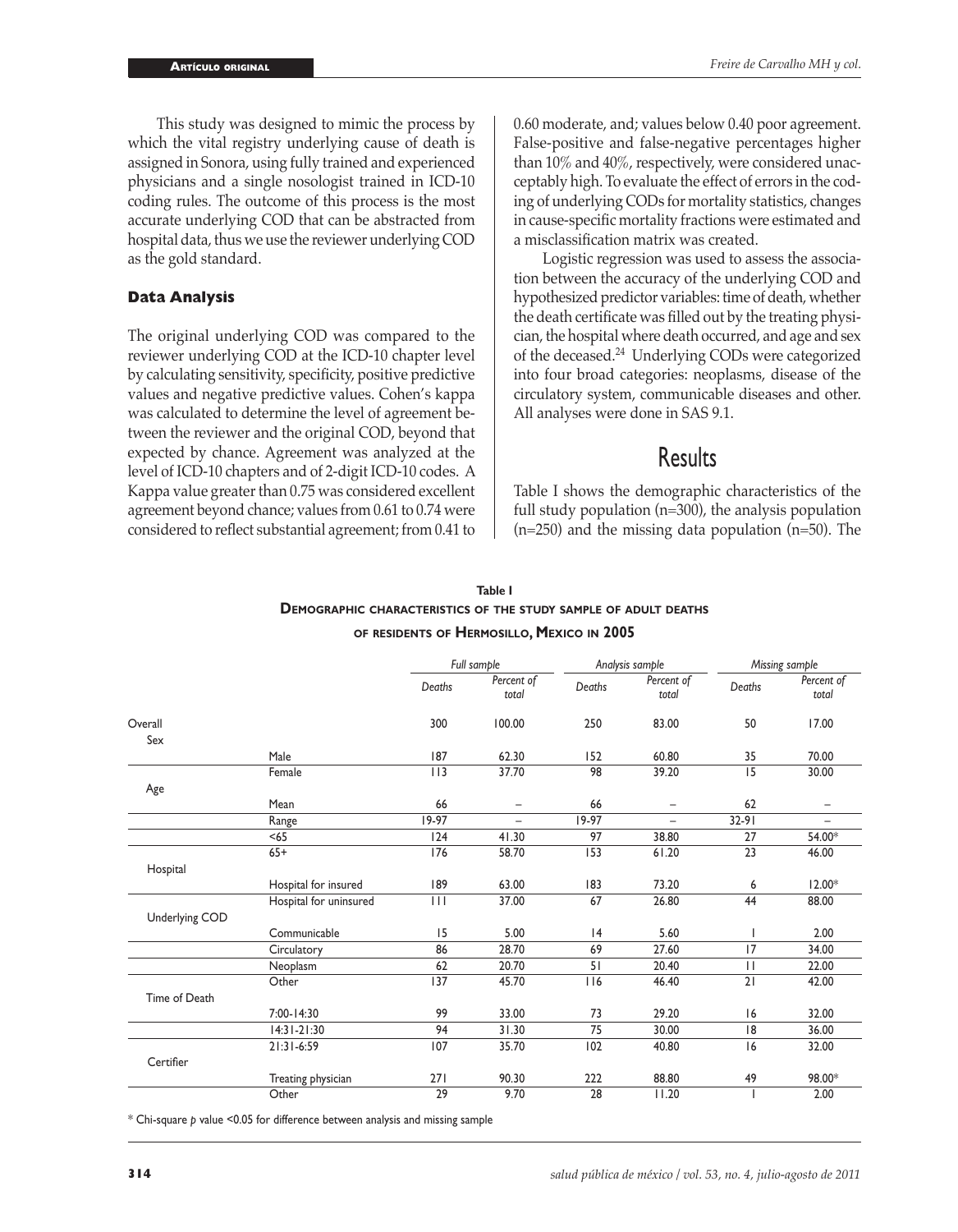mean age of the analytical sample was 66.2 years, 26.8% were from the hospital for the uninsured and 88.8% were certified by the treating physician. The three leading causes of death, as originally coded, were diseases of the circulatory system (27.6%), neoplasms (20.4%) and diabetes mellitus (10.8%). Deaths with incomplete or missing charts were more likely to have occurred at the hospital for the uninsured, to have been under the age of 65 and certified by the treating physician  $(p < 0.05)$ .

When comparing at the broad level of ICD-10 chapter blocks, the reviewer's underlying COD matched the underlying COD reported by the vital registry in 173 cases (69.2%) (Table II). The overall weighted kappa statistic was 0.62 (95% confidence interval (CI) 0.52, 0.71). At the 2-digit ICD-10 classification, only 126 cases (50.40%) were in agreement (results not shown). At the chapter level, agreement was excellent for neoplasms (kappa=0.87; 95% CI 0.80, 0.95), diseases of the nervous system (kappa= 0.82; 95% CI 0.62, 1.00), ischemic heart disease (kappa= 0.76; 95% CI 0.63, 0.88), cerebrovascular disease (kappa= 0.77; 95% CI 0.61, 0.94) and diseases of the digestive system (kappa= 0.77; 95% CI 0.62, 0.91). Agreement was moderate for infectious and parasitic diseases (kappa= 0.62; 95% CI 0.42, 0.83) and diseases of the genitourinary system (kappa= 0.4; 95% CI 0.08, 0.74). Agreement was poor for diabetes mellitus (kappa= 0.36; 95% CI 0.02, 0.53), hypertensive diseases (kappa= 0.31; 95% CI 0.02, 0.60) and acute upper and lower respiratory disease (kappa= 0.21; 95% CI 0.07, 0.48).

The false-positive rate was highest for diseases of the circulatory system (9.9%) and the false-negative rate was highest for hypertensive diseases (62.50%). The positive predictive value was highest for neoplasms (94.23%) and lowest for hypertensive disease (30.00%). Sensitivity was the highest for neoplasms (85.1%), diseases of the nervous system (87.5%) and cerebrovascular diseases (85.2%) and lowest for diabetes mellitus (44.0%), hypertensive diseases (42.9%) and acute respiratory disease (25.0%). The lowest specificity observed was for diabetes mellitus (92.4%) and diseases of the circulatory system (89.6%).

Underlying COD category was the only statistically significant predictor of agreement between the original and reviewer classification (Table III). Compared to all other disease categories, neoplasms were over 12 times more likely (OR 12.5, 95% CI 3.7, 42.6) and circulatory disease were more than twice as likely (OR 2.2, 95% CI 1.2, 4.2) to be in agreement.

| Table II                                                                                    |
|---------------------------------------------------------------------------------------------|
| Agreement between original and reviewer underlying cause of death (COD) for selected causes |
| IN A SAMPLE OF DEATHS FROM RESIDENTS OF HERMOSILLO, MEXICO FROM 2005                        |

| Underlying COD based on ICD-10<br>$codes*$              | Original | Reassigned<br>to other<br>causes | Reassigned<br>from other<br>causes | Reviewer | Positive<br>predictive<br>value | False<br>positive<br>rate $(\%)$ | False<br>negative<br>$rate(\%)$ | Карра |      | Kappa 95%<br>C | Change in cause-<br>specific mortality<br>fraction (%) |
|---------------------------------------------------------|----------|----------------------------------|------------------------------------|----------|---------------------------------|----------------------------------|---------------------------------|-------|------|----------------|--------------------------------------------------------|
| Infectious and parasitic<br>diseases                    | 4        | 4                                | 7                                  | 17       | 71.43                           | 1.72                             | 41.18                           | 0.62  | 0.42 | 0.83           | $-1.20$                                                |
| <b>Neoplasms</b>                                        | 52       | 3                                | 8                                  | 57       | 94.23                           | 5.77                             | 14.04                           | 0.87  | 0.80 | 0.95           | $-2.00$                                                |
| <b>Endocrine, nutritional and</b><br>metabolic diseases | 40       | 9                                | 17                                 | 38       | 52.50                           | 8.96                             | 44.74                           | 0.45  | 0.30 | 0.60           | 0.80                                                   |
| Diabetes mellitus                                       | 30       | 8                                | 4                                  | 26       | 40.00                           | 8.04                             | 53.86                           | 0.36  | 0.02 | 0.53           | 1.60                                                   |
| <b>Mental and behavioral</b><br>disorders               |          |                                  |                                    |          | 0.00                            | 0.43                             | 100.00                          | 0.00  | 0.01 | 0.00           | 0.00                                                   |
| Diseases of the nervous<br>system                       | 9        | $\mathbf{2}$                     |                                    | 8        | 77.78                           | 0.88                             | 12.50                           | 0.82  | 0.62 | 1.00           | 0.40                                                   |
| Diseases of the circulatory<br>system                   | 69       | 8                                | 17                                 | 68       | 73.91                           | 9.89                             | 25.00                           | 0.65  | 0.54 | 0.75           | 0.40                                                   |
| Hypertensive diseases                                   | 0        | 7                                | 5                                  | 8        | 30.00                           | 2.89                             | 62.50                           | 0.31  | 0.02 | 0.60           | 0.80                                                   |
| Ischemic heart disease                                  | 33       | 9                                | 4                                  | 28       | 72.73                           | 4.05                             | 14.29                           | 0.76  | 0.63 | 0.88           | 2.00                                                   |
| Cerebrovascular disease                                 | 6        | 3                                | 4                                  | 17       | 81.25                           | 1.29                             | 23.53                           | 0.77  | 0.61 | 0.94           | $-0.40$                                                |
| Diseases of the respiratory<br>system                   | 31       | 16                               | 10                                 | 25       | 48.39                           | 7.11                             | 40.00                           | 0.48  | 0.31 | 0.65           | 2.40                                                   |
| Acute upper and lower respiratory                       | 9        | 7                                | 6                                  | 8        | 22.22                           | 3.08                             | 75.00                           | 0.21  | 0.07 | 0.48           | 0.40                                                   |
| Chronic lower respiratory                               | 16       | 7                                | 4                                  | 3        | 56.25                           | 2.95                             | 30.77                           | 0.60  | 0.38 | 0.78           | 1.20                                                   |

\* World Health Organization's International Classification of Diseases, 10th Revision [ICD-10]

‡ Confidence Interval

**Bold** indicates chapter and *italic* indicates 2-digit level classification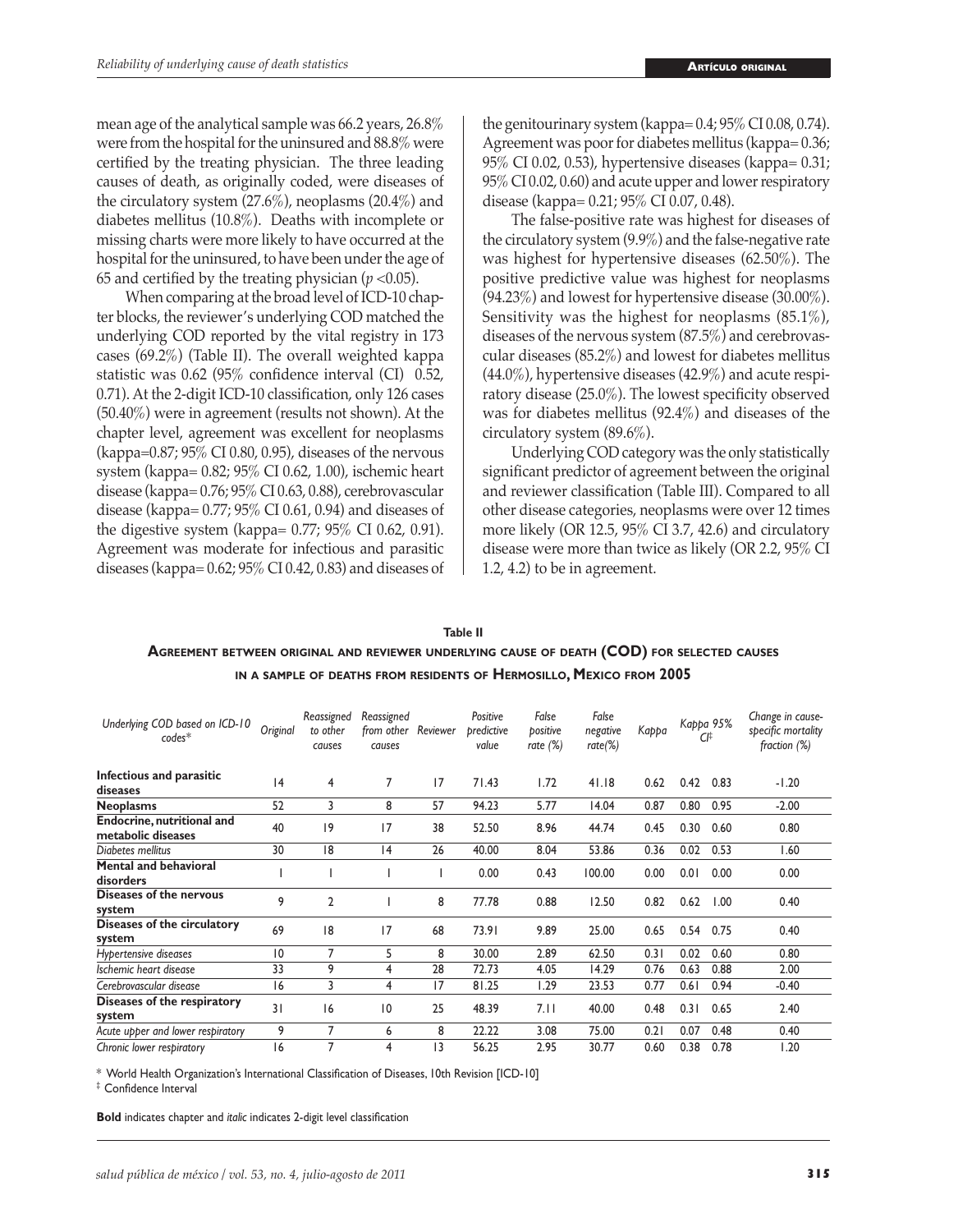## **Table III Odds ratios for agreement between original and reviewer underlying cause of death (COD) in Hermosillo, Mexico from 2005**

| Factor                                    |                    | OR    |      | 95% CI |
|-------------------------------------------|--------------------|-------|------|--------|
| Sex                                       |                    |       |      |        |
|                                           | Male               | 1.25  | 0.72 | 2.15   |
|                                           | Female             | Ref   |      |        |
| Age                                       |                    |       |      |        |
|                                           | $65+$              | 1.01  | 0.58 | 1.75   |
|                                           | <65                | Ref   |      |        |
| Hospital                                  |                    |       |      |        |
|                                           | <b>IMSS</b>        | 1.25  | 0.69 | 2.27   |
|                                           | <b>SSA</b>         | Ref   |      |        |
| <b>Underlying COD Category</b>            |                    |       |      |        |
|                                           | Communicable       | .4    | 0.45 | 4.47   |
|                                           | Circulatory        | 2.22  | 1.16 | 4.26   |
|                                           | Neoplasm           | 12.55 | 3.70 | 42.63  |
|                                           | Other              | Ref   |      |        |
| <b>Time of Death</b>                      |                    |       |      |        |
|                                           | $14:31-21:30$      | 0.62  | 0.32 | 1.21   |
|                                           | $21:31-6:59$       | 1.01  | 0.52 | 1.97   |
|                                           | 7:00-14:30         | Ref   |      |        |
| Certifier                                 |                    |       |      |        |
|                                           | Treating physician | 1.38  | 0.56 | 3.40   |
|                                           | Other              | Ref   |      |        |
| OR= Odds Ratio<br>CI= Confidence Interval |                    |       |      |        |

Table IV provides a cross-tabulation showing the misclassification of selected diseases. Of the diseases with low sensitivity, underlying COD discrepancies between the original and reviewer coding tended to involve common co-morbidities. Diabetes mellitus was commonly misclassified on the death certificate as diseases of the circulatory system, infectious diseases or diseases of the genitourinary system. Hypertensive disease was most commonly misclassified as diabetes mellitus or respiratory diseases. Respiratory diseases were misclassified as diabetes mellitus, neoplasms and disease of the circulatory system.

Change in the cause-specific mortality fraction for a given disease category in the study population was minimal (Table II). While agreement was poor for a number of disease categories, the mutual misclassification of disease among these categories minimized the effect of poor agreement on the estimated distribution of disease at the population level. The largest changes occurred in diseases of the respiratory system (- 2.4%), neoplasms (+2%) and ischemic heart disease (-1.6%).

# **Discussion**

Vital registry systems are crucial sources of data on population disease burden.3;25,26 This study is the only identified evaluation of the quality of cause of death coding of adult mortality in the Sonoran vital registration system. The study used a systematic review of hospital medical charts to determine a "gold standard" for underlying COD and compared this COD to the data reported by the vital registry system.<sup>27</sup> The electronic vital registry database, released annually, is the primary data source for assessing mortality in the northern Mexican border region.

Overall agreement between the reviewer and original COD at the ICD-10 chapter block level was 69.2%, with a weighted kappa of 0.62. This study focused on chapter level agreement because the majority of Mexico's national statistics are published and health policy priorities are set at this level. Agreement at the 2-digit classification level dropped to 50%, a proportion similar to that reported for infant deaths in Hermosillo.20 In contrast, a study of adults in Brazil found a higher rate of overall agreement (83%; kappa=0.76) at the 3-digit ICD-10 level. However, 30% of the original statements of death were based on autopsy results, which likely increased the accuracy of the original COD.17 Although autopsy is the gold standard for determining the underlying cause of death,28,29 it is not a common practice in Mexico.24 Although previous studies report higher percentage agreements than those found in the Sonora data by the present study, trends by cause of death are similar, with high rates of agreement for neoplasms and lower levels of agreement for hypertension related deaths.30

Currently, the medical record is the best source of data for cause of death studies in Hermosillo. In the present study, 83% of hospital medical charts had sufficient data to identify a confirmed or probable underlying cause of death. Agreement between the underlying COD reported by the vital registry system and the underlying COD determined by trained physician reviewers varied widely across ICD-10 chapters. Excellent agreement and sensitivity was found for neoplasms, diseases of the nervous system, cerebrovascular disease and ischemic heart disease. Poor agreement was found for diabetes mellitus, hypertensive disease and acute upper and lower respiratory disease. A recent study in China also reported high sensitivities for cancers and low sensitivity for diabetes mellitus and hypertensive diseases.7 In contrast to our findings, two large community cohort studies found overestimation of coronary heart disease,<sup>3,4</sup> while a study in Taiwan and another in the Mexico/US border region of the United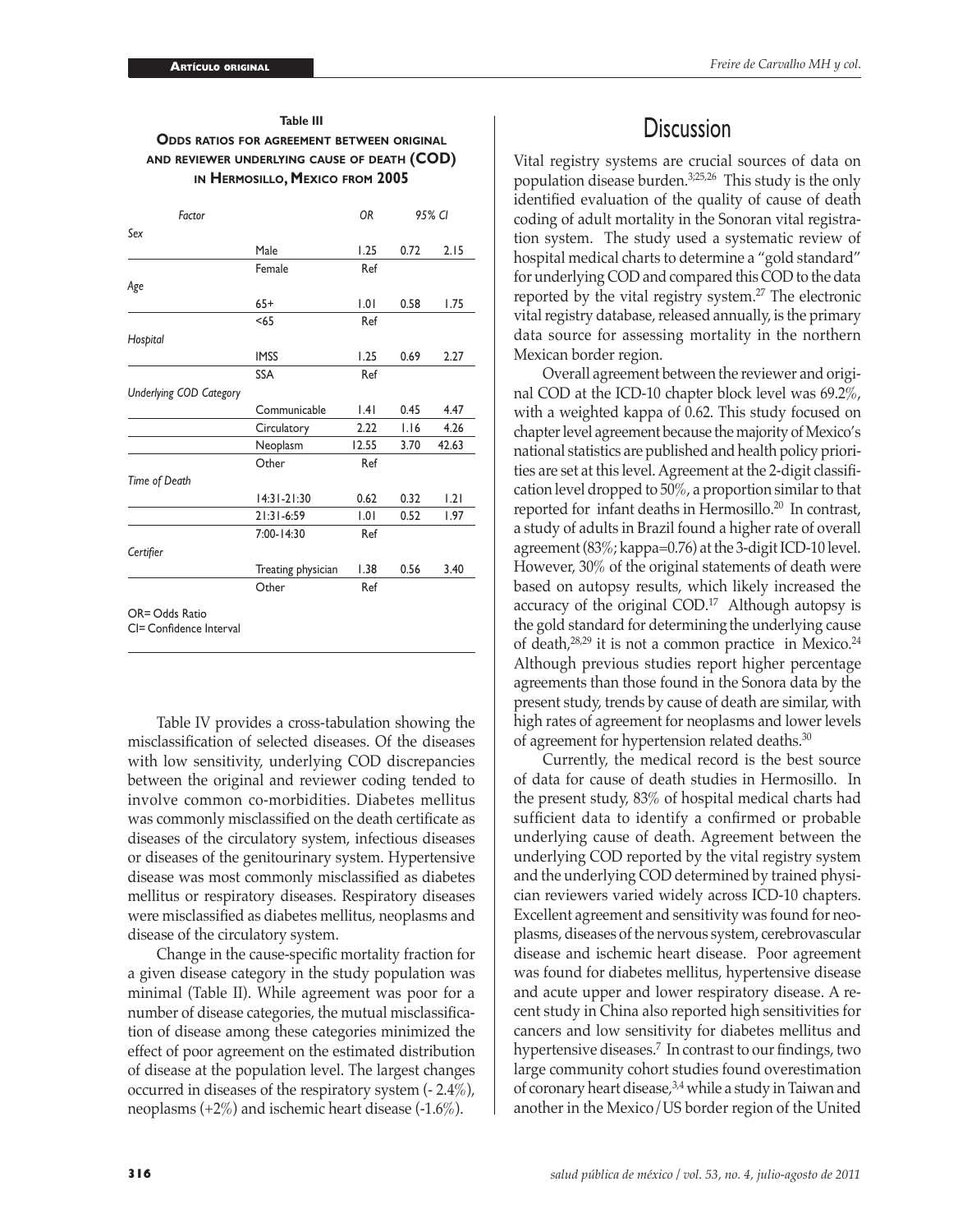Original underlying COD based on ICD-10 codes\* *Original underlying COD based on ICD-10 codes\**

| Underlying COD based on ICD-10 codes*                                                                                 | parasitic diseases<br>infectious and<br>Certain | Neoplasms and diseases<br>of the blood and blood-<br>forming organs | <b>Diabetes</b><br>mellitus | the nervous<br>Diseases of<br>system | Hypertensive<br>diseases | Cerebro-<br>vascular<br>disease | Ischemic<br>disease<br>heart | Diseases of<br>the respira-<br>tory system | the digestive<br>Diseases of<br>system | the genitouri-<br>Diseases of<br>nary system | All other<br>diseases | deaths by<br>original<br>Total |
|-----------------------------------------------------------------------------------------------------------------------|-------------------------------------------------|---------------------------------------------------------------------|-----------------------------|--------------------------------------|--------------------------|---------------------------------|------------------------------|--------------------------------------------|----------------------------------------|----------------------------------------------|-----------------------|--------------------------------|
| Certain infectious and parasitic diseases                                                                             | $\subseteq$                                     |                                                                     | 2                           |                                      |                          |                                 |                              |                                            |                                        |                                              | 2                     | $\overline{\phantom{0}}$       |
| Neoplasms and diseases of the blood and blood-forming<br>organs                                                       |                                                 | $\frac{4}{9}$                                                       |                             |                                      |                          |                                 |                              | $\sim$                                     |                                        |                                              | 0                     | ಜ                              |
| Diabetes mellitus                                                                                                     |                                                 |                                                                     | $\overline{\phantom{0}}$    |                                      | $\sim$                   |                                 |                              | $\sim$                                     | $\sim$                                 | 2                                            |                       | $\frac{8}{5}$                  |
| Diseases of the nervous system                                                                                        |                                                 |                                                                     |                             | ∼                                    |                          |                                 |                              |                                            |                                        |                                              | $\circ$               | $^\infty$                      |
| Hypertensive diseases                                                                                                 |                                                 |                                                                     |                             |                                      | 3                        |                                 |                              |                                            |                                        | $\sim$                                       | $\circ$               | $\infty$                       |
| Cerebrovascular disease                                                                                               |                                                 |                                                                     |                             |                                      |                          | ≃                               |                              |                                            |                                        |                                              | 2                     | ≌                              |
| Ischemic heart disease                                                                                                |                                                 |                                                                     | $\sim$                      |                                      |                          |                                 | $\overline{24}$              |                                            |                                        |                                              |                       | 28                             |
| Diseases of the respiratory system                                                                                    |                                                 |                                                                     | 2                           |                                      | $\sim$                   | 2                               |                              | 뜨                                          |                                        |                                              | $\circ$               | 25                             |
| Diseases of the digestive system                                                                                      |                                                 |                                                                     |                             |                                      |                          |                                 |                              |                                            | ₾                                      |                                              | $\sim$                | 23                             |
| Diseases of the genitourinary system                                                                                  |                                                 |                                                                     | $\sim$                      |                                      |                          |                                 |                              |                                            |                                        | $\sim$                                       | $\circ$               | Ln                             |
| All other diseases                                                                                                    |                                                 |                                                                     | $\overline{ }$              |                                      | 2                        |                                 | $\sim$                       | ∼                                          |                                        | 0                                            | ≅                     | 96                             |
| Total deaths by reviewer                                                                                              | $\overline{4}$                                  | 52                                                                  | 50                          | ò                                    | $\subseteq$              | ≗                               | 33                           | ᆕ                                          | 24                                     | $\subseteq$                                  | ಸ                     | 250                            |
| * World Health Organization's International Classification of Diseases, 10th Revision [ICD-10]<br>COD: cause of death |                                                 |                                                                     |                             |                                      |                          |                                 |                              |                                            |                                        |                                              |                       |                                |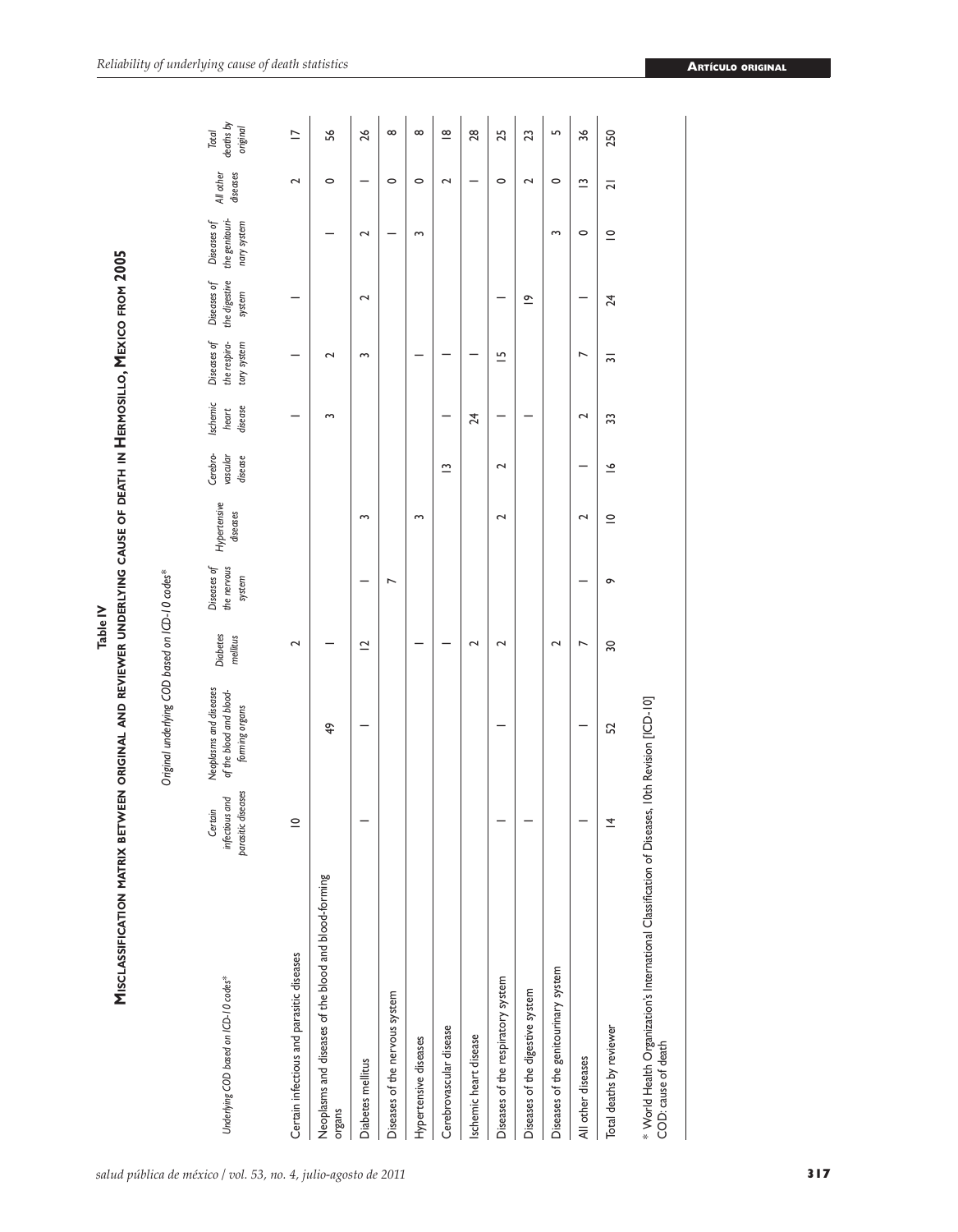States observed a low rate of agreement for cerebral infarction.30,31

Nonetheless, the net change in mortality fraction after physician review was minimal across all chapters, as mutual misclassification occurred among common co-morbidities. This "compensatory effect of errors" has been documented in some studies,  $30,32$  but contrasts with earlier studies that consistently reported over-estimation for specific categories of disease, such as coronary heart disease.5,10 Misclassification between common co-morbidities, such as diabetes mellitus and circulatory disease was common.

COD analyses can have profound effects on policy makers' understanding of the cause-specific mortality burden in a population, and may result in misguiding public health interventions. Nonetheless, identifying the principal cause of death among one or more competing causes or co-morbidities has been identified as a barrier to accurate death certification.33,34 Mackenbach *et al*. report that competing causes were most often present for respiratory disease and cardiovascular disease, two categories with low agreement in our study.35 Much of this misclassification, with particular reference to diabetes mellitus, has been attributed to coder preference for particular ICD rules.30,36 Investigations of specific categories of disease that have common co-morbidities or competing causes of death should consider a multiple cause of death analysis, which uses both the underlying and contributing causes of death as recorded on the death certificate.37 Using multiple causes of death to identify "stroke-related" deaths increased population stroke mortality estimates by 100%.<sup>38</sup>

A common fallacy in cause of death studies is the lack of reproducibility of the research methods, including the failure to use a standard form for medical chart reviews.27 In order to increase potential reproducibility, this study mimicked the process by which the official COD is assigned by the Sonoran vital registry. By utilizing a systematic approach to review medical charts, including a standardized abstraction form, our study demonstrated good overall agreement for underlying COD (88%) between independent physician reviewers, higher than that reported in previous studies. $38,39$ 

A total of 17% of medical charts could not be located. Missing medical records may limit the generalizability of the study, as the younger and uninsured patients were more likely to have missing charts and be excluded from the study. Specialization of the hospital has previously been shown to be a determinant of death certification quality.35 Uninsured and younger patients may be less likely to have sought care previously, are

more likely to present with acute, late-phase illness and may have minimal information in their medical chart.

This study did not consider out-of-hospital deaths. Studies of out-of-hospital deaths due to coronary heart disease have shown that the accuracy of death certification for said deaths is lower than that of in-hospital deaths.40 Future research should include assessment of out-of-hospital deaths and consider methodologies such as physician or family interviews to improve the quality of the cause of death coding for these deaths.

While this study assessed cause of death coding at the local level in the Sonoran registry, mortality statistics are subject to final coding before publication at the national level. Since national statistics are most widely used, future studies might incorporate the final cause of death as determined at the national level in order to increase external validity of comparisons.

This study did not differentiate between errors in the original certification and in the cause of death coding. An important follow-up study would include a re-coding of the original death certificates to identify errors due to death certification versus nosologist coding**.**

While the vital records system in Hermosillo provides complete adult mortality data, some inaccuracies in the coding of the underlying cause of death statements exist that may negatively affect reporting of mortality statistics. Suggested improvements to the system include increasing physician training (in 2001, 25.5% of Sonoran physicians reported formal training in death certification), $41$  querying of ill-defined causes of death, installing an automated classification program and strengthening the research capacity in the region to effectively use, analyze and distribute data from the vital registry system.

Regular analysis and dissemination of data from vital registries, on both quality and prevalence, is crucial for increasing physician and policy makers' awareness of the importance of the vital registry system and its role in improving health systems.<sup>2</sup> Mortality statistics are one of the few digitalized, systematically-collected health databases available to researchers tracking the health of populations in the northern Mexico border region. Quality vital registry systems are an essential component for evidence-based health policy decisions that foster sustainable development. This research shows that, while caution is recommended for use of vital registry statistics in Sonora for analysis by specific diseases (ICD-10 2- and 3-digit codes), the ICD-10 chapter level underlying cause of death codes can be used to estimate the disease burden in the population.